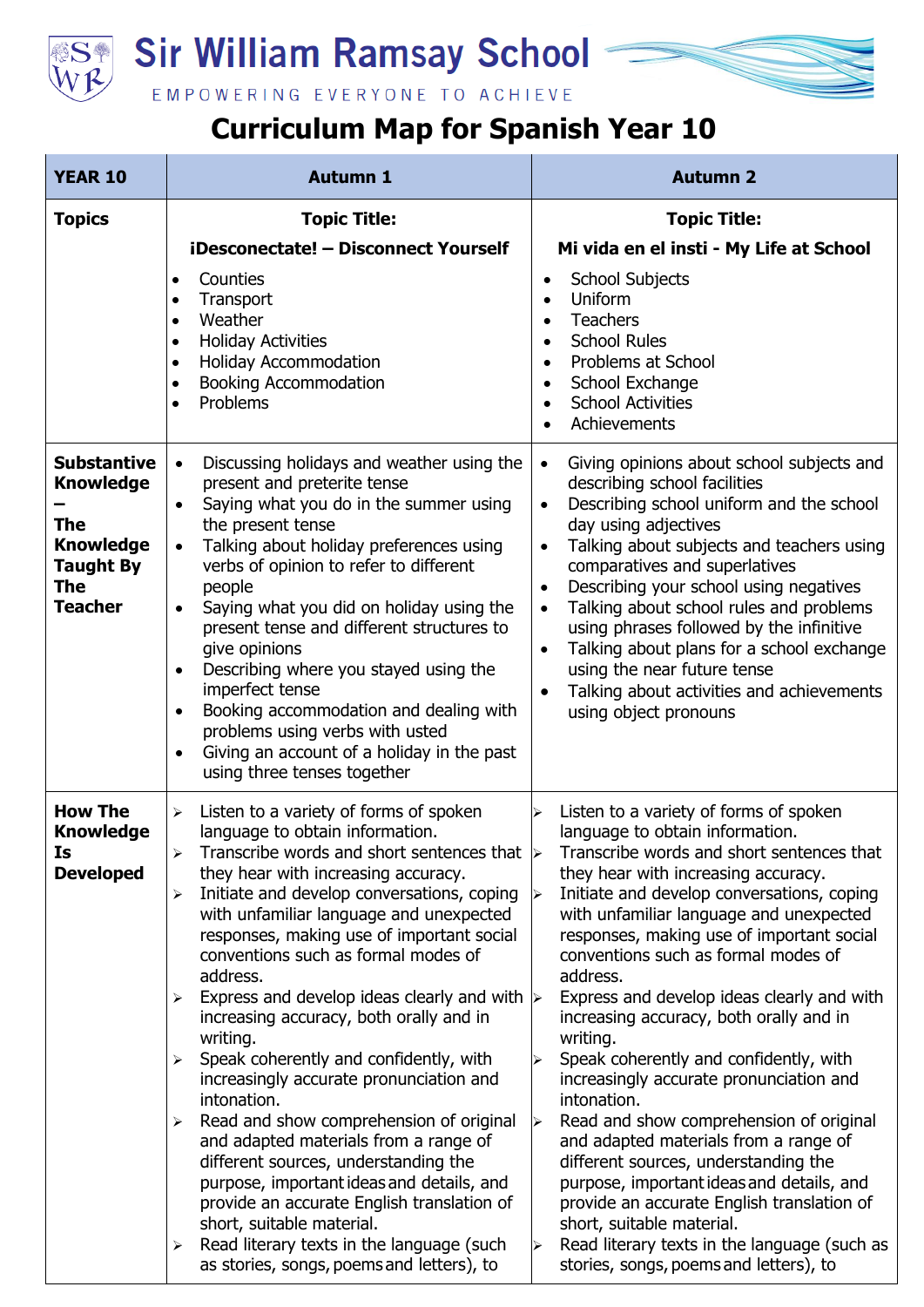|                                                    | stimulate ideas, develop creative<br>expression and expand understanding of<br>the language and culture.<br>Write prose using an increasingly wide<br>$\blacktriangleright$<br>range of grammar and vocabulary,<br>write creatively to express their own ideas<br>and opinions, and translate short written<br>text accurately into the foreign language.                                 | stimulate ideas, develop creative<br>expression and expand understanding of<br>the language and culture.<br>Write prose using an increasingly wide<br>range of grammar and vocabulary,<br>write creatively to express their own ideas<br>and opinions, and translate short written<br>text accurately into the foreign language.                                                             |
|----------------------------------------------------|-------------------------------------------------------------------------------------------------------------------------------------------------------------------------------------------------------------------------------------------------------------------------------------------------------------------------------------------------------------------------------------------|----------------------------------------------------------------------------------------------------------------------------------------------------------------------------------------------------------------------------------------------------------------------------------------------------------------------------------------------------------------------------------------------|
| <b>Skills</b>                                      | <b>Listening</b>                                                                                                                                                                                                                                                                                                                                                                          | <b>Listening</b>                                                                                                                                                                                                                                                                                                                                                                             |
|                                                    | Listening for gist and detail at near                                                                                                                                                                                                                                                                                                                                                     | Listening for gist and detail at near                                                                                                                                                                                                                                                                                                                                                        |
|                                                    | normal speed<br>Listening to identify the person of the<br>$\bullet$<br>verb                                                                                                                                                                                                                                                                                                              | normal speed<br>Tackling harder listening tasks<br>$\bullet$                                                                                                                                                                                                                                                                                                                                 |
|                                                    | <b>Speaking</b>                                                                                                                                                                                                                                                                                                                                                                           | <b>Speaking</b>                                                                                                                                                                                                                                                                                                                                                                              |
|                                                    | Oral skills in Spanish with increasing<br>$\bullet$                                                                                                                                                                                                                                                                                                                                       | Oral skills in Spanish with increasing                                                                                                                                                                                                                                                                                                                                                       |
|                                                    | accuracy<br>Express and develop thoughts and ideas<br>$\bullet$<br>spontaneously and fluently                                                                                                                                                                                                                                                                                             | accuracy<br>Express and develop thoughts and ideas<br>$\bullet$<br>spontaneously and fluently                                                                                                                                                                                                                                                                                                |
|                                                    | <b>Reading</b>                                                                                                                                                                                                                                                                                                                                                                            | <b>Reading</b>                                                                                                                                                                                                                                                                                                                                                                               |
|                                                    | Reading for gist and detail<br>Working out the meaning of new words<br>$\bullet$                                                                                                                                                                                                                                                                                                          | Reading for gist and detail                                                                                                                                                                                                                                                                                                                                                                  |
|                                                    | <b>Writing</b>                                                                                                                                                                                                                                                                                                                                                                            | Writing                                                                                                                                                                                                                                                                                                                                                                                      |
|                                                    | General writing skills (how to organise a<br>text)                                                                                                                                                                                                                                                                                                                                        | General writing skills (how to organise a<br>text)                                                                                                                                                                                                                                                                                                                                           |
|                                                    | Specific writing skills: developing accuracy<br>$\bullet$<br>when writing in Spanish and translating<br>into Spanish<br>Developing cohesion and coherence when<br>translating texts from Spanish into English<br>Grammar awareness<br>$\bullet$<br>Deepen knowledge about how language<br>$\bullet$<br>works and enrich vocabulary to increase<br>their independent use and understanding | Specific writing skills: developing<br>$\bullet$<br>accuracy when writing in Spanish and<br>translating into Spanish<br>Developing cohesion and coherence when<br>translating texts from Spanish into<br>English<br>Grammar awareness<br>$\bullet$<br>Deepen knowledge about how language<br>$\bullet$<br>works and enrich vocabulary to increase<br>their independent use and understanding |
|                                                    | of extended language in a range of<br>contexts                                                                                                                                                                                                                                                                                                                                            | of extended language in a range of<br>contexts                                                                                                                                                                                                                                                                                                                                               |
| <b>Links To</b><br><b>Prior</b><br><b>Learning</b> | Countries and how to travel<br>Weather<br>Use of the expression cuando to talk<br>about the weather<br>Opinion words<br>$\bullet$<br>Present tense<br>$\bullet$<br>Verbs of opinion<br>$\bullet$<br>Stem changing verbs<br>$\bullet$<br>Preterite tense<br>$\bullet$                                                                                                                      | School subjects and opinions<br>$\bullet$<br><b>School facilities</b><br>$\bullet$<br>Colours and clothes (School uniform)<br>$\bullet$<br><b>Negatives</b><br>$\bullet$<br>The near future tense<br>$\bullet$                                                                                                                                                                               |
| Literacy/                                          | <b>Literacy</b>                                                                                                                                                                                                                                                                                                                                                                           | <b>Literacy</b>                                                                                                                                                                                                                                                                                                                                                                              |
| <b>Numeracy</b>                                    | Analysing English grammar and literacy to<br>understand the following aspects of Spanish<br>grammar:-<br>Using the main question words ¿Adónde?<br>$\bullet$<br>¿Con quién? ¿Qué? ¿Cómo?<br>Revision of the present tense                                                                                                                                                                 | Analysing English grammar and literacy to<br>understand the following aspects of Spanish<br>grammar:<br>Adjectival agreements<br>$\bullet$<br>Comparatives and superlatives<br>$\bullet$<br><b>Negatives</b><br>$\bullet$<br>Using verbs with an infinitive "no se                                                                                                                           |
|                                                    | Connecting sentences using intensifiers                                                                                                                                                                                                                                                                                                                                                   | permite usar"                                                                                                                                                                                                                                                                                                                                                                                |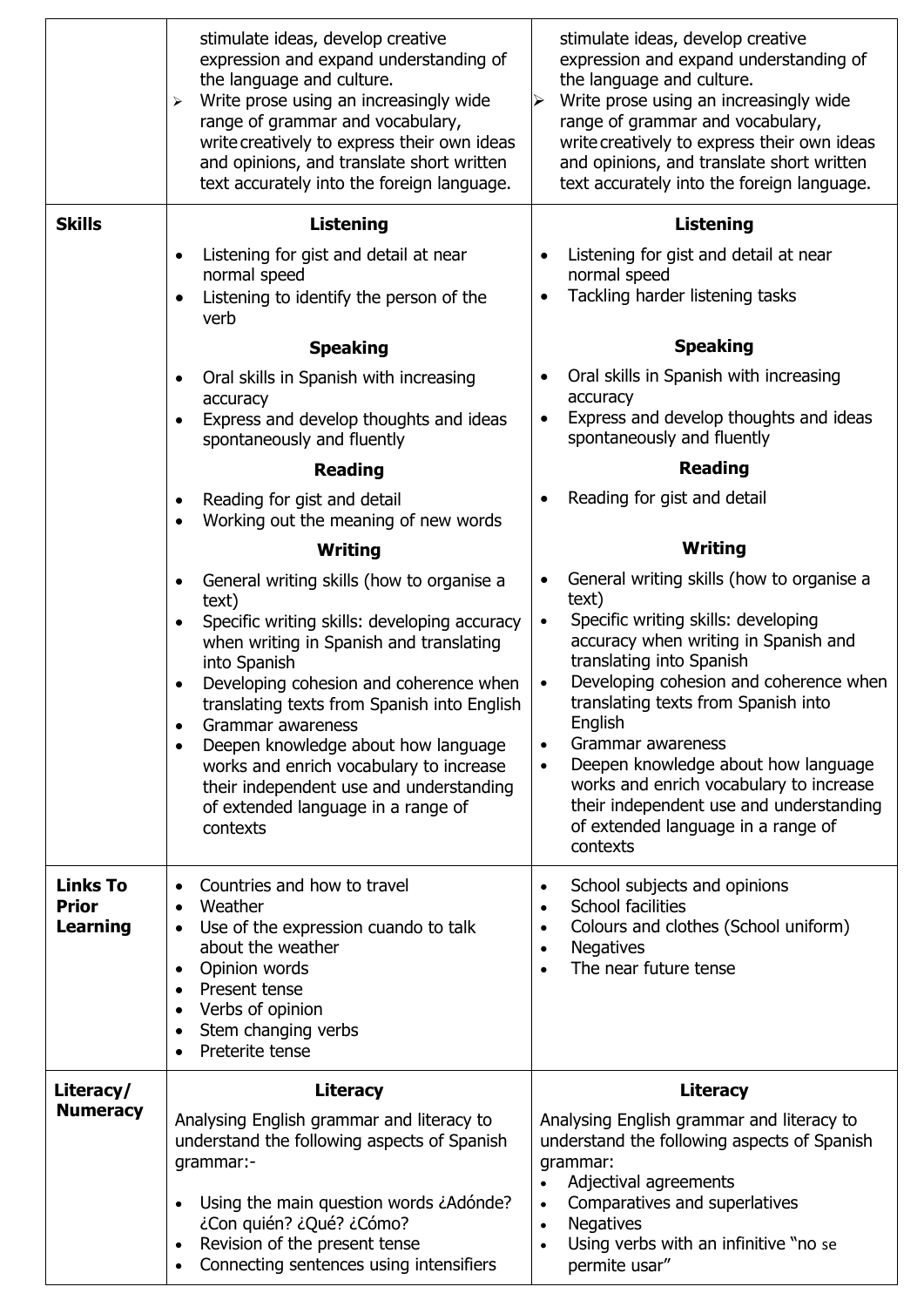|                   | Use of sequencers<br>$\bullet$<br>Use of the preterite tense<br>$\bullet$<br>Use of the imperfect tense<br>$\bullet$<br>Translation tasks and word order<br>$\bullet$<br>Use of negatives<br>$\bullet$       | Asking questions and formation of<br>$\bullet$<br>questions in Spanish<br>The near future tense<br>$\bullet$<br>Direct object pronouns<br>$\bullet$<br>To say how long you've bene doing<br>$\bullet$<br>something<br>Translation tasks from English into TL<br>$\bullet$<br>Recognising time phrases to identify<br>$\bullet$<br>tenses<br>Strategies to read and listen for gist, use<br>of distractors, negatives<br><b>Numeracy</b> |
|-------------------|--------------------------------------------------------------------------------------------------------------------------------------------------------------------------------------------------------------|-----------------------------------------------------------------------------------------------------------------------------------------------------------------------------------------------------------------------------------------------------------------------------------------------------------------------------------------------------------------------------------------------------------------------------------------|
|                   | <b>Numeracy</b>                                                                                                                                                                                              |                                                                                                                                                                                                                                                                                                                                                                                                                                         |
|                   | Use of numbers up to 500 to talk about<br>$\bullet$<br>room numbers<br>Prices in a hotel<br>$\bullet$<br>Understanding percentages<br>$\bullet$                                                              | Use of the time in the school timetable                                                                                                                                                                                                                                                                                                                                                                                                 |
| <b>Cross</b>      | <b>PSHE</b>                                                                                                                                                                                                  | <b>PSHE</b>                                                                                                                                                                                                                                                                                                                                                                                                                             |
| <b>Curricular</b> | Expressing opinions and justifications and<br>$\bullet$<br>others respecting these views<br>Exploring the Kaleidoscope Question<br>$\bullet$<br>'What environmental problems does<br>tourism cause in Spain? | Expressing opinions and justifications and<br>$\bullet$<br>others respecting these views<br>Exploring the Kaleidoscope Question 'Do<br>$\bullet$<br>you prefer our education system or the<br>Spanish educations system?'                                                                                                                                                                                                               |
|                   | <b>SMSC</b>                                                                                                                                                                                                  | <b>SMSC</b>                                                                                                                                                                                                                                                                                                                                                                                                                             |
|                   | Reflecting on the reason why we learn<br>$\bullet$<br>different languages<br>Learning about tourist attractions in<br>$\bullet$<br><b>Barcelona</b>                                                          | Reflecting on clubs $&$ activities $-$ their<br>$\bullet$<br>benefits<br>Exploring how education differs in the UK<br>$\bullet$<br>and Spain<br>Reflecting on how education is a right                                                                                                                                                                                                                                                  |
|                   | <b>Cross Curricular</b>                                                                                                                                                                                      | <b>Cross Curricular</b>                                                                                                                                                                                                                                                                                                                                                                                                                 |
|                   | <b>Geography: Locational knowledge</b><br>$\bullet$<br><b>Maths:</b> Understanding percentages<br>$\bullet$                                                                                                  | <b>Maths:</b> Telling the time<br><b>Geography: Locational knowledge</b>                                                                                                                                                                                                                                                                                                                                                                |
|                   | <b>Gatsby Benchmarks</b>                                                                                                                                                                                     | <b>Gatsby Benchmarks</b>                                                                                                                                                                                                                                                                                                                                                                                                                |
|                   | Ideas of how learning Spanish can allow<br>$\bullet$<br>you to travel and betters your works<br>prospects in the future                                                                                      | Exploring of which subjects could lead to<br>$\bullet$<br>which careers<br>Discussion of future study to provide the<br>$\bullet$<br>pathway to future career choices                                                                                                                                                                                                                                                                   |
| <b>Assessment</b> | Students will be formative and summative<br>assessed in the following skill areas:                                                                                                                           | Students will be formative and summative<br>assessed in the following skill areas:                                                                                                                                                                                                                                                                                                                                                      |
|                   | Listening<br>$\bullet$<br>Speaking<br>$\bullet$<br>Writing<br>$\bullet$<br>Reading<br>$\bullet$                                                                                                              | Listening<br>$\bullet$<br>Speaking<br>$\bullet$<br>Writing<br>$\bullet$<br>Reading                                                                                                                                                                                                                                                                                                                                                      |

| <b>YEAR 10</b> | <b>Spring 1</b>                    | <b>Spring 2/Summer 2</b>                                            |
|----------------|------------------------------------|---------------------------------------------------------------------|
| <b>Topics</b>  | <b>Topic Title:</b>                | <b>Topic Title:</b>                                                 |
|                | Mi gente - My people               | <b>Intereses y influencias - Interests and</b><br><b>Influences</b> |
|                | Socialising<br>$\bullet$<br>Family | Hobbies<br>Sports                                                   |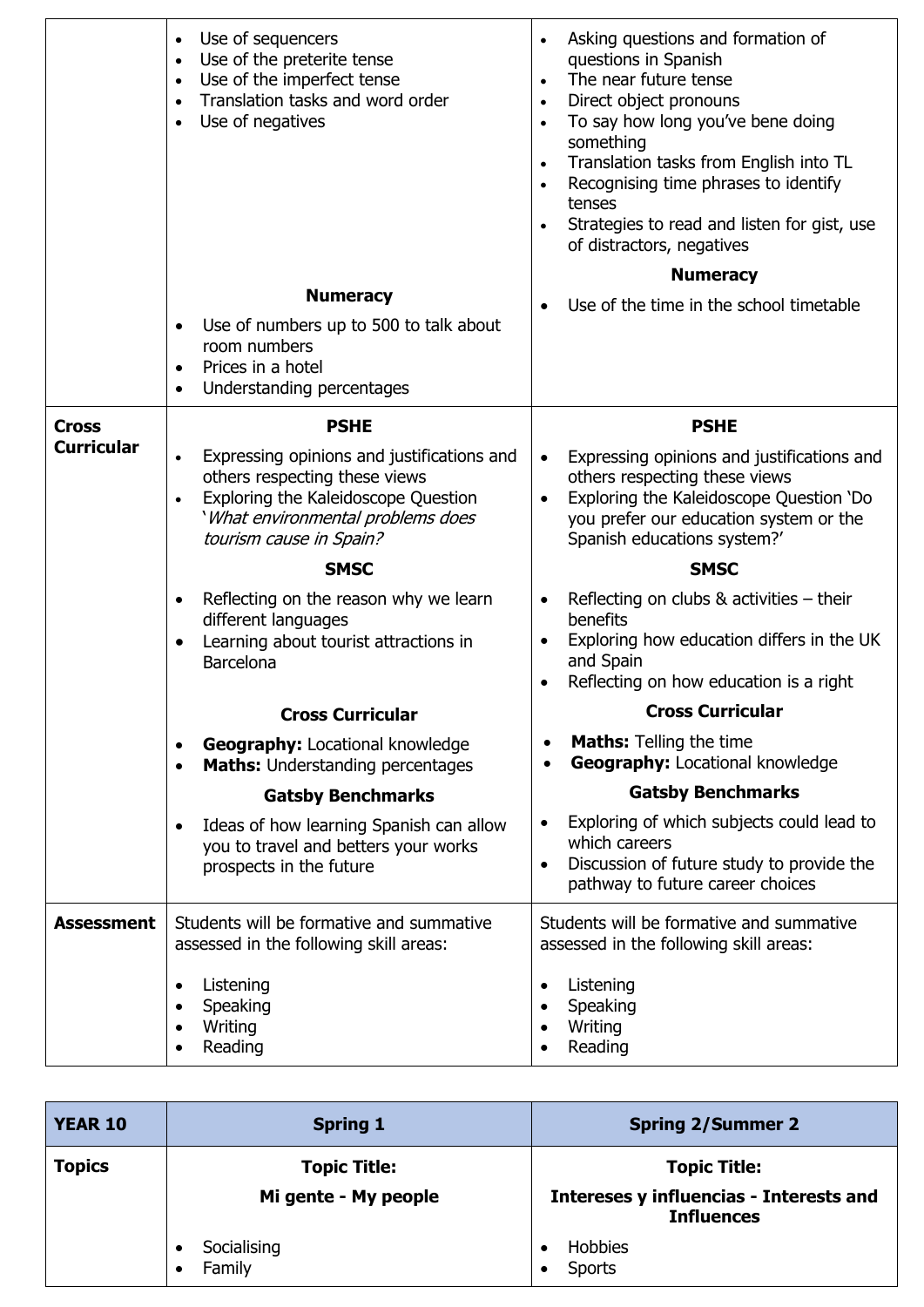|                                                                                                                | Describing others<br>$\bullet$<br>Asking someone out<br>$\bullet$<br><b>Reading Preferences</b><br>$\bullet$<br>Relationships<br>$\bullet$                                                                                                                                                                                                                                                                                                                                                                                                                                                                                                                                                                                                                                                                                                                                                                                                                                                                                                                                                                                                                                                                                                                                                                                                           | TV programmes/Films<br>$\bullet$<br><b>Nationalities</b><br>$\bullet$<br><b>Trends</b><br>$\bullet$<br>Entertainment<br>$\bullet$<br>People who inspire us                                                                                                                                                                                                                                                                                                                                                                                                                                                                                                                                                                                                                                                                                                                                                                                                                                                                                                                                                                                                                                                                                                                                                                                                                                                     |
|----------------------------------------------------------------------------------------------------------------|------------------------------------------------------------------------------------------------------------------------------------------------------------------------------------------------------------------------------------------------------------------------------------------------------------------------------------------------------------------------------------------------------------------------------------------------------------------------------------------------------------------------------------------------------------------------------------------------------------------------------------------------------------------------------------------------------------------------------------------------------------------------------------------------------------------------------------------------------------------------------------------------------------------------------------------------------------------------------------------------------------------------------------------------------------------------------------------------------------------------------------------------------------------------------------------------------------------------------------------------------------------------------------------------------------------------------------------------------|----------------------------------------------------------------------------------------------------------------------------------------------------------------------------------------------------------------------------------------------------------------------------------------------------------------------------------------------------------------------------------------------------------------------------------------------------------------------------------------------------------------------------------------------------------------------------------------------------------------------------------------------------------------------------------------------------------------------------------------------------------------------------------------------------------------------------------------------------------------------------------------------------------------------------------------------------------------------------------------------------------------------------------------------------------------------------------------------------------------------------------------------------------------------------------------------------------------------------------------------------------------------------------------------------------------------------------------------------------------------------------------------------------------|
| <b>Substantive</b><br><b>Knowledge</b><br>The<br><b>Knowledge</b><br><b>Taught By</b><br>The<br><b>Teacher</b> | Talking about socialising and family using<br>verbs in the present tense<br>Describing people using adjective<br>$\bullet$<br>agreement<br>Talking about social networks using 'para'<br>with infinitives<br>Making arrangements using the present<br>$\bullet$<br>continuous tense<br>Talking about reading preferences using a<br>range of connectives<br>Describing people using ser and estar<br>$\bullet$<br>Talking about friends and family using a<br>$\bullet$<br>range of relationship verbs                                                                                                                                                                                                                                                                                                                                                                                                                                                                                                                                                                                                                                                                                                                                                                                                                                               | Talking about free-time activities using<br>stem changing verbs<br>-talking about TV programmes and films<br>$\bullet$<br>and using adjectives of nationality<br>Talking about what you usually do using<br>'soler' plus the infinitive<br>Talking about sports using the imperfect<br>$\bullet$<br>tense<br>Talking about what's trending using the<br>perfect tense<br>Discussing different types of<br>$\bullet$<br>entertainment using adjectives<br>Talking about who inspires you using a<br>$\bullet$<br>range of past tenses                                                                                                                                                                                                                                                                                                                                                                                                                                                                                                                                                                                                                                                                                                                                                                                                                                                                           |
| <b>How The</b><br><b>Knowledge</b><br>Is<br><b>Developed</b>                                                   | Listen to a variety of forms of spoken<br>➤<br>language to obtain information.<br>Transcribe words and short sentences that<br>$\blacktriangleright$<br>they hear with increasing accuracy.<br>Initiate and develop conversations, coping<br>⋗<br>with unfamiliar language and unexpected<br>responses, making use of important social<br>conventions such as formal modes of<br>address.<br>Express and develop ideas clearly and with<br>⋗<br>increasing accuracy, both orally and in<br>writing.<br>Speak coherently and confidently, with<br>increasingly accurate pronunciation and<br>intonation.<br>Read and show comprehension of original<br>$\blacktriangleright$<br>and adapted materials from a range of<br>different sources, understanding the<br>purpose, important ideas and details, and<br>provide an accurate English translation of<br>short, suitable material.<br>$\triangleright$ Read literary texts in the language (such<br>as stories, songs, poems and letters), to<br>stimulate ideas, develop creative<br>expression and expand understanding of<br>the language and culture.<br>$\triangleright$ Write prose using an increasingly wide<br>range of grammar and vocabulary, write<br>creatively to express their own ideas and<br>opinions, and translate short written text<br>accurately into the foreign language. | Listen to a variety of forms of spoken<br>$\blacktriangleright$<br>language to obtain information.<br>Transcribe words and short sentences<br>$\blacktriangleright$<br>that they hear with increasing accuracy.<br>Initiate and develop conversations,<br>$\blacktriangleright$<br>coping with unfamiliar language and<br>unexpected responses, making use of<br>important social conventions such as<br>formal modes of address.<br>Express and develop ideas clearly and<br>$\blacktriangleright$<br>with increasing accuracy, both orally and<br>in writing.<br>Speak coherently and confidently, with<br>increasingly accurate pronunciation and<br>intonation.<br>Read and show comprehension of original<br>$\blacktriangleright$<br>and adapted materials from a range of<br>different sources, understanding the<br>purpose, important ideas and details and<br>provide an accurate English translation of<br>short, suitable material.<br>Read literary texts in the language (such<br>$\blacktriangleright$<br>as stories, songs, poems and letters), to<br>stimulate ideas, develop creative<br>expression and expand understanding of<br>the language and culture.<br>Write prose using an increasingly wide<br>➤<br>range of grammar and vocabulary,<br>write creatively to express their own<br>ideas and opinions, and translate short<br>written text accurately into the foreign<br>language. |
| <b>Skills</b>                                                                                                  | <b>Listening</b>                                                                                                                                                                                                                                                                                                                                                                                                                                                                                                                                                                                                                                                                                                                                                                                                                                                                                                                                                                                                                                                                                                                                                                                                                                                                                                                                     | <b>Listening</b>                                                                                                                                                                                                                                                                                                                                                                                                                                                                                                                                                                                                                                                                                                                                                                                                                                                                                                                                                                                                                                                                                                                                                                                                                                                                                                                                                                                               |
|                                                                                                                | Listening for gist and detail at near<br>$\bullet$<br>normal speed                                                                                                                                                                                                                                                                                                                                                                                                                                                                                                                                                                                                                                                                                                                                                                                                                                                                                                                                                                                                                                                                                                                                                                                                                                                                                   | Listening for gist and detail at near<br>normal speed<br>Listening for different tenses                                                                                                                                                                                                                                                                                                                                                                                                                                                                                                                                                                                                                                                                                                                                                                                                                                                                                                                                                                                                                                                                                                                                                                                                                                                                                                                        |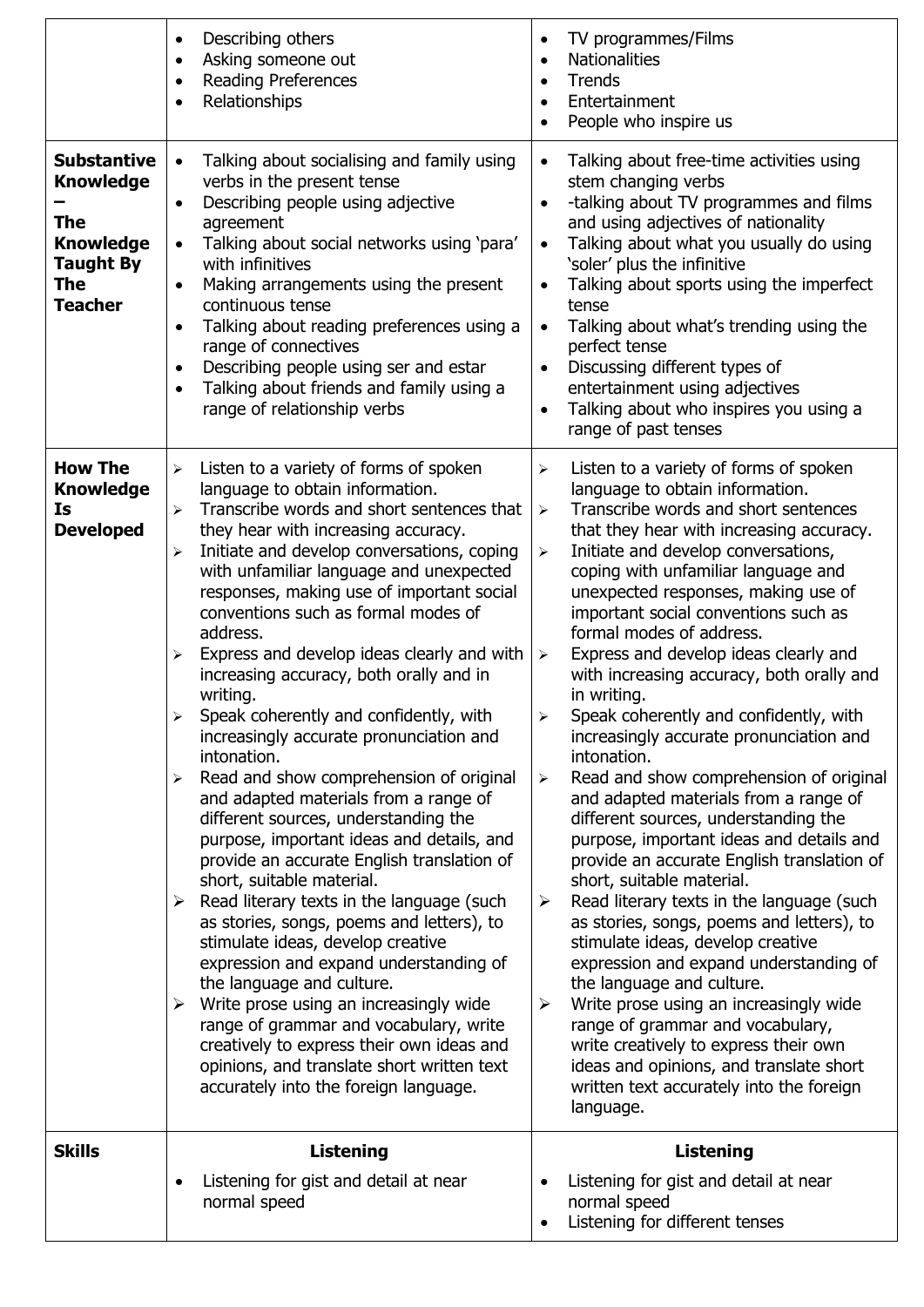|                                             | <b>Speaking</b>                                                                                                                                                                                                                                                                                                                                                                                                        | <b>Speaking</b>                                                                                                                                                                                                                                                                                                                                                                                                                                                      |
|---------------------------------------------|------------------------------------------------------------------------------------------------------------------------------------------------------------------------------------------------------------------------------------------------------------------------------------------------------------------------------------------------------------------------------------------------------------------------|----------------------------------------------------------------------------------------------------------------------------------------------------------------------------------------------------------------------------------------------------------------------------------------------------------------------------------------------------------------------------------------------------------------------------------------------------------------------|
|                                             | Oral skills in Spanish with increasing<br>٠                                                                                                                                                                                                                                                                                                                                                                            | Oral skills in Spanish with increasing                                                                                                                                                                                                                                                                                                                                                                                                                               |
|                                             | accuracy<br>Express and develop thoughts and ideas<br>$\bullet$                                                                                                                                                                                                                                                                                                                                                        | accuracy<br>Express and develop thoughts and ideas<br>$\bullet$                                                                                                                                                                                                                                                                                                                                                                                                      |
|                                             | spontaneously and fluently<br>Improvising dialogues                                                                                                                                                                                                                                                                                                                                                                    | spontaneously and fluently                                                                                                                                                                                                                                                                                                                                                                                                                                           |
|                                             | <b>Reading</b>                                                                                                                                                                                                                                                                                                                                                                                                         | <b>Reading</b>                                                                                                                                                                                                                                                                                                                                                                                                                                                       |
|                                             | Reading for gist and detail<br>٠                                                                                                                                                                                                                                                                                                                                                                                       | Reading for gist and detail<br>Identifying correct statements about a<br>text                                                                                                                                                                                                                                                                                                                                                                                        |
|                                             |                                                                                                                                                                                                                                                                                                                                                                                                                        | Using words that have more than one<br>meaning                                                                                                                                                                                                                                                                                                                                                                                                                       |
|                                             | Writing                                                                                                                                                                                                                                                                                                                                                                                                                | Writing                                                                                                                                                                                                                                                                                                                                                                                                                                                              |
|                                             | General writing skills (how to organise a<br>$\bullet$<br>text)                                                                                                                                                                                                                                                                                                                                                        | General writing skills (how to organise a<br>$\bullet$<br>text)                                                                                                                                                                                                                                                                                                                                                                                                      |
|                                             | Specific writing skills: developing accuracy<br>when writing in Spanish and translating<br>into Spanish                                                                                                                                                                                                                                                                                                                | Specific writing skills: developing accuracy<br>$\bullet$<br>when writing in Spanish and translating<br>into Spanish                                                                                                                                                                                                                                                                                                                                                 |
|                                             | Developing cohesion and coherence when<br>$\bullet$                                                                                                                                                                                                                                                                                                                                                                    | Developing cohesion and coherence when<br>$\bullet$                                                                                                                                                                                                                                                                                                                                                                                                                  |
|                                             | translating texts from Spanish into English<br>Grammar awareness<br>$\bullet$                                                                                                                                                                                                                                                                                                                                          | translating texts from Spanish into English<br>Grammar awareness<br>$\bullet$                                                                                                                                                                                                                                                                                                                                                                                        |
|                                             | Deepen knowledge about how language<br>$\bullet$<br>works and enrich vocabulary to increase<br>their independent use and understanding<br>of extended language in a range of<br>contexts                                                                                                                                                                                                                               | Deepen knowledge about how language<br>$\bullet$<br>works and enrich vocabulary to increase<br>their independent use and understanding<br>of extended language in a range of<br>contexts                                                                                                                                                                                                                                                                             |
| <b>Links To</b><br><b>Prior</b><br>Learning | Opinion words<br>$\bullet$<br>Using verbs in the present tense<br>Possessive adjectives<br>Family members<br>$\bullet$<br>Physical descriptions of people<br>$\bullet$<br>Personality traits<br>$\bullet$<br>Using ser and estar<br>$\bullet$<br>Using the preterite tense<br>$\bullet$<br>Using the imperfect tense<br>٠                                                                                              | Places in the town<br>$\bullet$<br>Hobbies<br>The verb jugar<br>using direct object pronouns<br><b>Sports</b><br>$\bullet$<br>Recognising preterite/imperfect/present<br>$\bullet$<br>tense<br>Use of adjectives<br>$\bullet$<br>Revision of the near future tense                                                                                                                                                                                                   |
| Literacy/                                   | <b>Literacy</b>                                                                                                                                                                                                                                                                                                                                                                                                        | <b>Literacy</b>                                                                                                                                                                                                                                                                                                                                                                                                                                                      |
| <b>Numeracy</b>                             | Analysing English grammar and literacy to<br>understand the following aspects of Spanish<br>grammar:-<br>Use the verb 'querer'<br>$\bullet$<br>Using verbs in the present tense<br>$\bullet$<br>Adjectival agreements<br>$\bullet$<br>Using comparatives<br>$\bullet$<br>The present continuous tense<br>$\bullet$<br>Describing a photo<br>$\bullet$<br><b>Negatives</b><br>$\bullet$<br>Reflexive verbs<br>$\bullet$ | Analysing English grammar and literacy to<br>understand the following aspects of Spanish<br>grammar:-<br>Using direct object pronouns<br>Revision of the reterite/imperfect /present<br>tenses<br>Adjectives<br>$\bullet$<br>Introducing the perfect tense<br>$\bullet$<br>Using $acabar + de+$ infinitive<br>$\bullet$<br>Strategies to work out the meaning of<br>$\bullet$<br>unknown vocabulary<br>Translation tasks and word order from<br>English into Spanish |
|                                             | <b>Numeracy</b>                                                                                                                                                                                                                                                                                                                                                                                                        | <b>Numeracy</b>                                                                                                                                                                                                                                                                                                                                                                                                                                                      |
|                                             | The time<br>$\bullet$                                                                                                                                                                                                                                                                                                                                                                                                  | Dates in Spanish (discussing who you<br>admire and key dates in their lives)                                                                                                                                                                                                                                                                                                                                                                                         |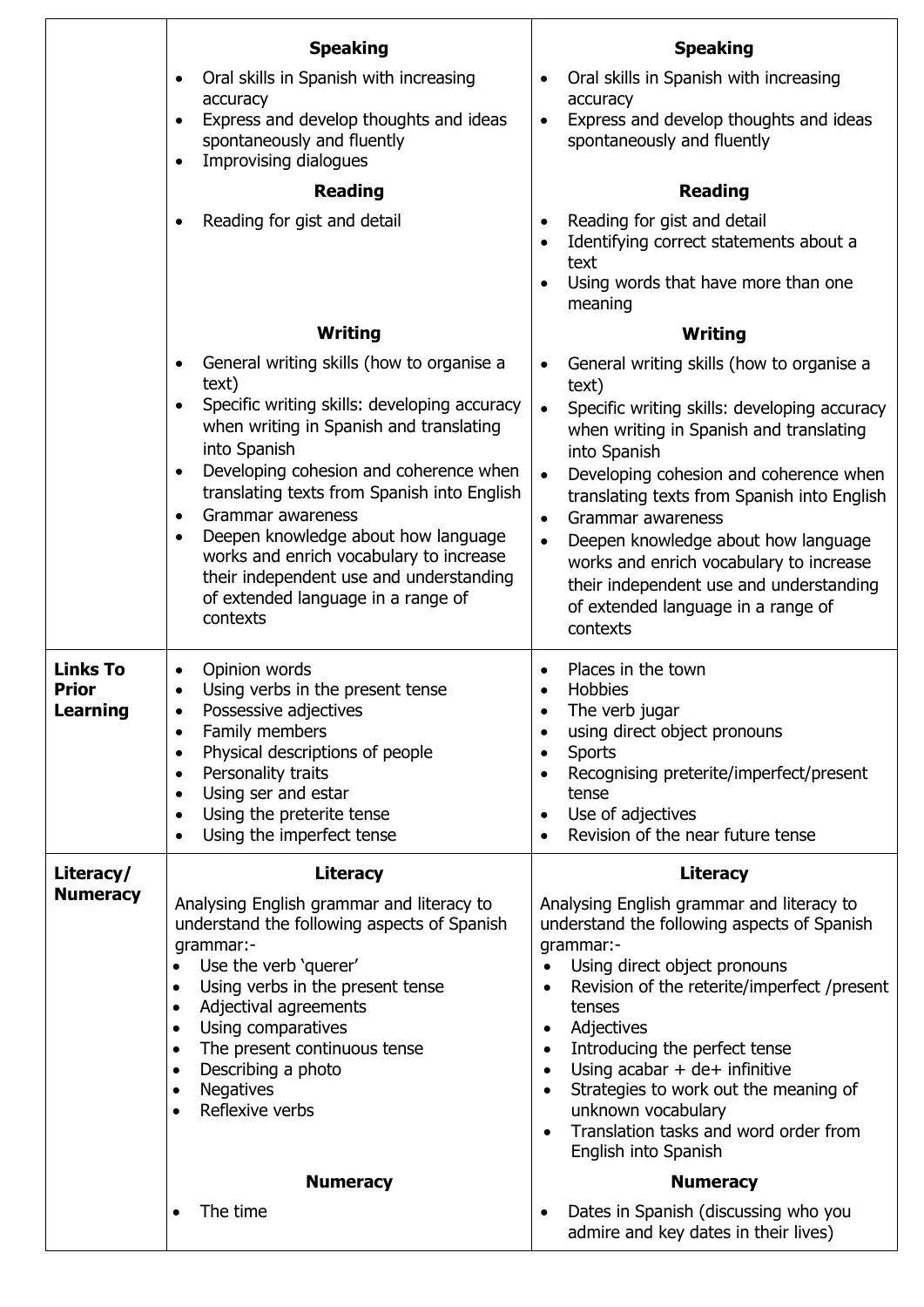| <b>Cross</b><br>curricular | <b>PSHE</b>                                                                                                                                                                                                                                                  | <b>PSHE</b>                                                                                                                                                                                                                                                                                        |
|----------------------------|--------------------------------------------------------------------------------------------------------------------------------------------------------------------------------------------------------------------------------------------------------------|----------------------------------------------------------------------------------------------------------------------------------------------------------------------------------------------------------------------------------------------------------------------------------------------------|
|                            | Expressing opinions and justifications and<br>$\bullet$<br>others respecting these views<br>Exploring the Kaleidoscope Question<br>$\bullet$<br>'Spanish Literature is one of the richest<br>literatures in the world. Do you agree<br>with this statement?' | Expressing opinions and justifications and<br>$\bullet$<br>respecting others' views<br>Exploring the Kaleidoscope Question -<br>$\bullet$<br>'Who is Pedro Almodovar and Guillermo<br>de Torre. Can you compare their styles?                                                                      |
|                            | <b>SMSC</b>                                                                                                                                                                                                                                                  | <b>SMSC</b>                                                                                                                                                                                                                                                                                        |
|                            | Dangers of technology and social media<br>$\bullet$<br>Discussing age limits on social media apps<br>$\bullet$<br>and reason why they are set at those<br>ages<br>looking at relationships within families and<br>$\bullet$<br>friends                       | Reflecting on use of social medias and<br>$\bullet$<br>phones<br>Discussing the role of TV and specific TV<br>$\bullet$<br>programmes<br>Exploring singers and TV programmes<br>$\bullet$<br>form Hispanic culture<br>Exploring famous sportsmen<br>$\bullet$                                      |
|                            | <b>Cross Curricular</b>                                                                                                                                                                                                                                      | <b>Cross Curricular</b>                                                                                                                                                                                                                                                                            |
|                            | <b>Geography: Locational knowledge</b><br>$\bullet$<br><b>English:</b> Looking at Spanish literature<br>$\bullet$<br>PSHE: Looking at relationships within<br>$\bullet$<br>families and friends                                                              | PE: Looking at sports popular in Spanish<br>$\bullet$<br>speaking countries<br>Media: Writing a film review and looking<br>$\bullet$<br>at the Spanish film awards<br>Performing Arts: Looking at different<br>$\bullet$<br>types of entertainment<br>RE: Looking at who inspires you<br>$\bullet$ |
|                            | <b>Gatsby Benchmarks</b>                                                                                                                                                                                                                                     | <b>Gatsby Benchmarks</b>                                                                                                                                                                                                                                                                           |
|                            | Writing a blog about the advantages and<br>$\bullet$<br>disadvantages of books or e-books? Links<br>to journalism, how to write a blog                                                                                                                       | Writing a film review for a newspaper<br>$\bullet$<br>Links to journalism, how to write a review<br>and looking at reviews                                                                                                                                                                         |
|                            | Students will be formative and summative<br>assessed in the following skill areas:                                                                                                                                                                           | Students will be formative and summative<br>assessed in the following skill areas:                                                                                                                                                                                                                 |
| <b>Assessment</b>          | Listening<br>Speaking<br>$\bullet$<br>Reading<br>$\bullet$<br>Writing                                                                                                                                                                                        | Listening<br>Speaking<br>$\bullet$<br>Reading<br>Writing                                                                                                                                                                                                                                           |

| <b>YEAR 10</b>                                                                          | <b>Summer 1</b>                                                                                                                                                                                                                                                               | <b>Summer 2</b>                                                                                                                                                                                                                |
|-----------------------------------------------------------------------------------------|-------------------------------------------------------------------------------------------------------------------------------------------------------------------------------------------------------------------------------------------------------------------------------|--------------------------------------------------------------------------------------------------------------------------------------------------------------------------------------------------------------------------------|
| <b>Topics</b>                                                                           | <b>Topic Title:</b>                                                                                                                                                                                                                                                           | <b>Topic Title:</b>                                                                                                                                                                                                            |
|                                                                                         | Intereses y influencias - Interests and<br><b>Influences</b><br>Hobbies<br>$\bullet$<br><b>Sports</b><br>٠<br>TV programmes/Films<br>$\bullet$<br><b>Nationalities</b><br>$\bullet$<br><b>Trends</b><br>$\bullet$<br>Entertainment<br>$\bullet$<br>People who inspire us<br>٠ | <b>Ciudades - Towns</b><br>Places in a town<br>$\bullet$<br>Directions<br>$\bullet$<br><b>Shops</b><br>٠<br><b>Souvenirs</b><br>$\bullet$<br>Regional features<br>٠<br><b>Activities</b><br>Clothes<br>Pros and Cons of a town |
| <b>Substantive</b><br><b>Knowledge</b><br>– The<br><b>Knowledge</b><br><b>Taught By</b> | Arranging to go out<br>$\bullet$<br>Talking about free-time activities using<br>$\bullet$<br>stem changing verbs<br>Talking about TV programmes and films<br>$\bullet$<br>and using adjectives of nationality                                                                 | Talking about places in a town<br>$\bullet$<br>Asking for and understanding instructions<br>$\bullet$<br>Talking about shops<br>$\bullet$<br>Shopping for souvenirs<br>٠                                                       |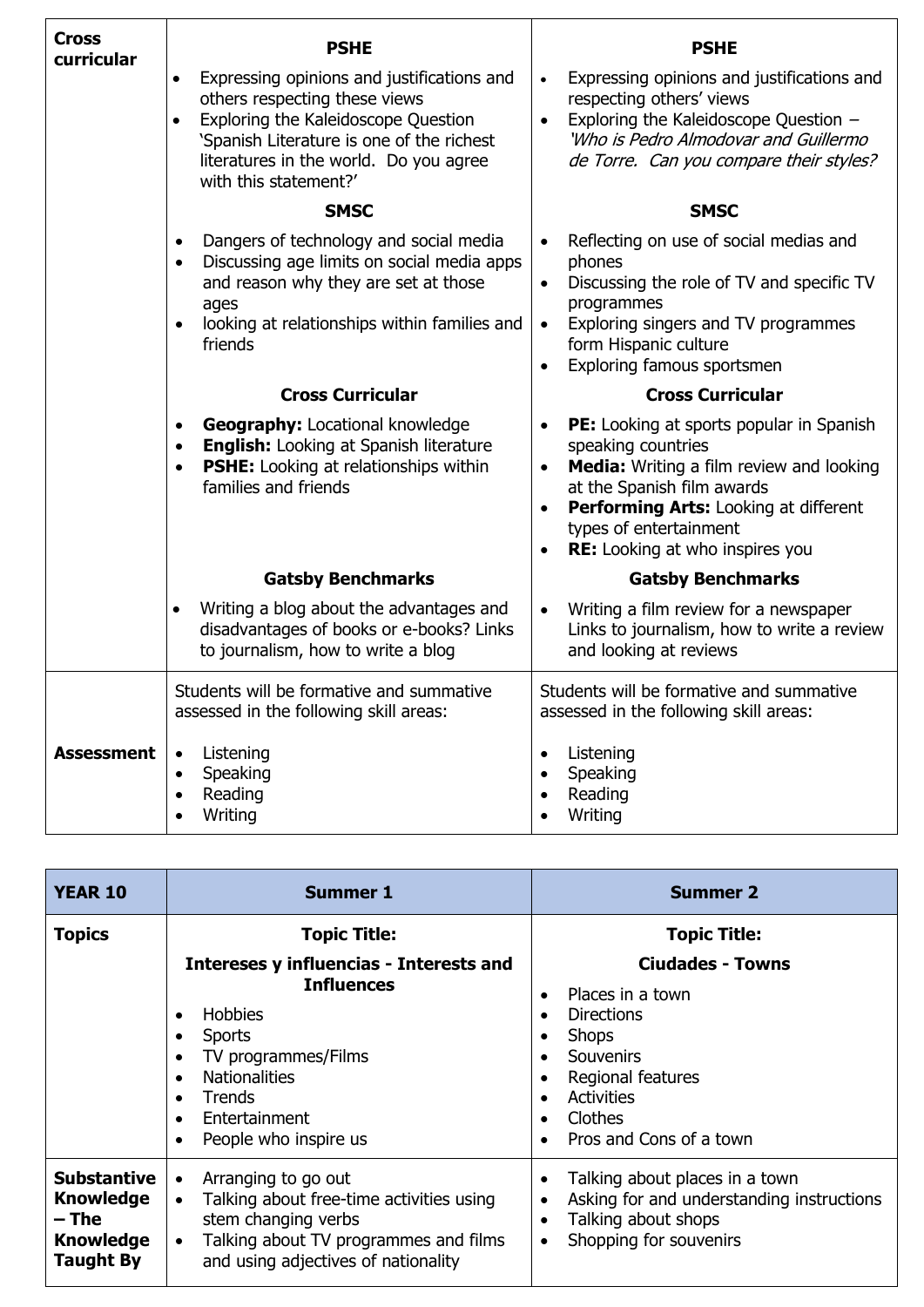| <b>The</b><br><b>Teacher</b>                                 | Talking about what you usually do using<br>'soler' plus the infinitive<br>Talking about sports using the imperfect<br>$\bullet$<br>tense<br>Talking about what's trending using the<br>perfect tense<br>Discussing different types of<br>$\bullet$<br>entertainment using adjectives<br>Talking about who inspires you using a<br>range of past tenses                                                                                                                                                                                                                                                                                                                                                                                                                                                                                                                                                                                                                                                                                                                                                                                                                                                                                                                                                                                                | Describing the features of a region using<br>$\bullet$<br>se puede and se pueden<br>Planning what to do using the future<br>$\bullet$<br>tense<br>Shopping for clothes and presents using<br>$\bullet$<br>demonstrative adjectives<br>Talking about problems in a town using<br>$\bullet$<br>the conditional<br>Describing a visit in the past using<br>$\bullet$<br>different tenses together                                                                                                                                                                                                                                                                                                                                                                                                                                                                                                                                                                                                                                                                                                                                                                                                                                                                                                                                                                                                                                        |
|--------------------------------------------------------------|-------------------------------------------------------------------------------------------------------------------------------------------------------------------------------------------------------------------------------------------------------------------------------------------------------------------------------------------------------------------------------------------------------------------------------------------------------------------------------------------------------------------------------------------------------------------------------------------------------------------------------------------------------------------------------------------------------------------------------------------------------------------------------------------------------------------------------------------------------------------------------------------------------------------------------------------------------------------------------------------------------------------------------------------------------------------------------------------------------------------------------------------------------------------------------------------------------------------------------------------------------------------------------------------------------------------------------------------------------|---------------------------------------------------------------------------------------------------------------------------------------------------------------------------------------------------------------------------------------------------------------------------------------------------------------------------------------------------------------------------------------------------------------------------------------------------------------------------------------------------------------------------------------------------------------------------------------------------------------------------------------------------------------------------------------------------------------------------------------------------------------------------------------------------------------------------------------------------------------------------------------------------------------------------------------------------------------------------------------------------------------------------------------------------------------------------------------------------------------------------------------------------------------------------------------------------------------------------------------------------------------------------------------------------------------------------------------------------------------------------------------------------------------------------------------|
| <b>How The</b><br><b>Knowledge</b><br>Is<br><b>Developed</b> | Listen to a variety of forms of spoken<br>$\blacktriangleright$<br>language to obtain information.<br>Transcribe words and short sentences that<br>➤<br>they hear with increasing accuracy.<br>Initiate and develop conversations, coping<br>➤<br>with unfamiliar language and unexpected<br>responses, making use of important social<br>conventions such as formal modes of<br>address.<br>Express and develop ideas clearly and with<br>$\blacktriangleright$<br>increasing accuracy, both orally and in<br>writing.<br>Speak coherently and confidently, with<br>➤<br>increasingly accurate pronunciation and<br>intonation.<br>Read and show comprehension of original<br>$\blacktriangleright$<br>and adapted materials from a range of<br>different sources, understanding the<br>purpose, important ideas and details, and<br>provide an accurate English translation of<br>short, suitable material.<br>Read literary texts in the language (such<br>➤<br>as stories, songs, poems and letters), to<br>stimulate ideas, develop creative<br>expression and expand understanding of<br>the language and culture.<br>Write prose using an increasingly wide<br>➤<br>range of grammar and vocabulary, write<br>creatively to express their own ideas and<br>opinions, and translate short written text<br>accurately into the foreign language. | Listen to a variety of forms of spoken<br>$\blacktriangleright$<br>language to obtain information.<br>Transcribe words and short sentences<br>$\blacktriangleright$<br>that they hear with increasing accuracy.<br>Initiate and develop conversations,<br>$\blacktriangleright$<br>coping with unfamiliar language and<br>unexpected responses, making use of<br>important social conventions such as<br>formal modes of address.<br>Express and develop ideas clearly and<br>$\blacktriangleright$<br>with increasing accuracy, both orally and<br>in writing.<br>Speak coherently and confidently, with<br>$\blacktriangleright$<br>increasingly accurate pronunciation and<br>intonation.<br>Read and show comprehension of original<br>$\blacktriangleright$<br>and adapted materials from a range of<br>different sources, understanding the<br>purpose, important ideas and details, and<br>provide an accurate English translation of<br>short, suitable material.<br>Read literary texts in the language (such<br>➤<br>as stories, songs, poems and letters), to<br>stimulate ideas, develop creative<br>expression and expand understanding of<br>the language and culture.<br>Write prose using an increasingly wide<br>$\blacktriangleright$<br>range of grammar and vocabulary, write<br>creatively to express their own ideas and<br>opinions, and translate short written text<br>accurately into the foreign language. |
| <b>Skills</b>                                                | <b>Listening</b>                                                                                                                                                                                                                                                                                                                                                                                                                                                                                                                                                                                                                                                                                                                                                                                                                                                                                                                                                                                                                                                                                                                                                                                                                                                                                                                                      | <b>Listening</b>                                                                                                                                                                                                                                                                                                                                                                                                                                                                                                                                                                                                                                                                                                                                                                                                                                                                                                                                                                                                                                                                                                                                                                                                                                                                                                                                                                                                                      |
|                                                              | Listening for gist and detail at near<br>$\bullet$<br>normal speed<br>Listening for different tenses<br>$\bullet$                                                                                                                                                                                                                                                                                                                                                                                                                                                                                                                                                                                                                                                                                                                                                                                                                                                                                                                                                                                                                                                                                                                                                                                                                                     | Listening for gist and detail at near<br>$\bullet$<br>normal speed                                                                                                                                                                                                                                                                                                                                                                                                                                                                                                                                                                                                                                                                                                                                                                                                                                                                                                                                                                                                                                                                                                                                                                                                                                                                                                                                                                    |
|                                                              | <b>Speaking</b>                                                                                                                                                                                                                                                                                                                                                                                                                                                                                                                                                                                                                                                                                                                                                                                                                                                                                                                                                                                                                                                                                                                                                                                                                                                                                                                                       | <b>Speaking</b>                                                                                                                                                                                                                                                                                                                                                                                                                                                                                                                                                                                                                                                                                                                                                                                                                                                                                                                                                                                                                                                                                                                                                                                                                                                                                                                                                                                                                       |
|                                                              | Oral skills in Spanish with increasing<br>accuracy<br>Express and develop thoughts and ideas<br>$\bullet$<br>spontaneously and fluently                                                                                                                                                                                                                                                                                                                                                                                                                                                                                                                                                                                                                                                                                                                                                                                                                                                                                                                                                                                                                                                                                                                                                                                                               | Oral skills in Spanish with increasing<br>$\bullet$<br>accuracy<br>Express and develop thoughts and ideas<br>$\bullet$<br>spontaneously and fluently                                                                                                                                                                                                                                                                                                                                                                                                                                                                                                                                                                                                                                                                                                                                                                                                                                                                                                                                                                                                                                                                                                                                                                                                                                                                                  |
|                                                              | <b>Reading</b>                                                                                                                                                                                                                                                                                                                                                                                                                                                                                                                                                                                                                                                                                                                                                                                                                                                                                                                                                                                                                                                                                                                                                                                                                                                                                                                                        | <b>Reading</b>                                                                                                                                                                                                                                                                                                                                                                                                                                                                                                                                                                                                                                                                                                                                                                                                                                                                                                                                                                                                                                                                                                                                                                                                                                                                                                                                                                                                                        |
|                                                              | Reading for gist and detail<br>$\bullet$<br>Identifying correct statements about a<br>text                                                                                                                                                                                                                                                                                                                                                                                                                                                                                                                                                                                                                                                                                                                                                                                                                                                                                                                                                                                                                                                                                                                                                                                                                                                            | Reading for gist and detail                                                                                                                                                                                                                                                                                                                                                                                                                                                                                                                                                                                                                                                                                                                                                                                                                                                                                                                                                                                                                                                                                                                                                                                                                                                                                                                                                                                                           |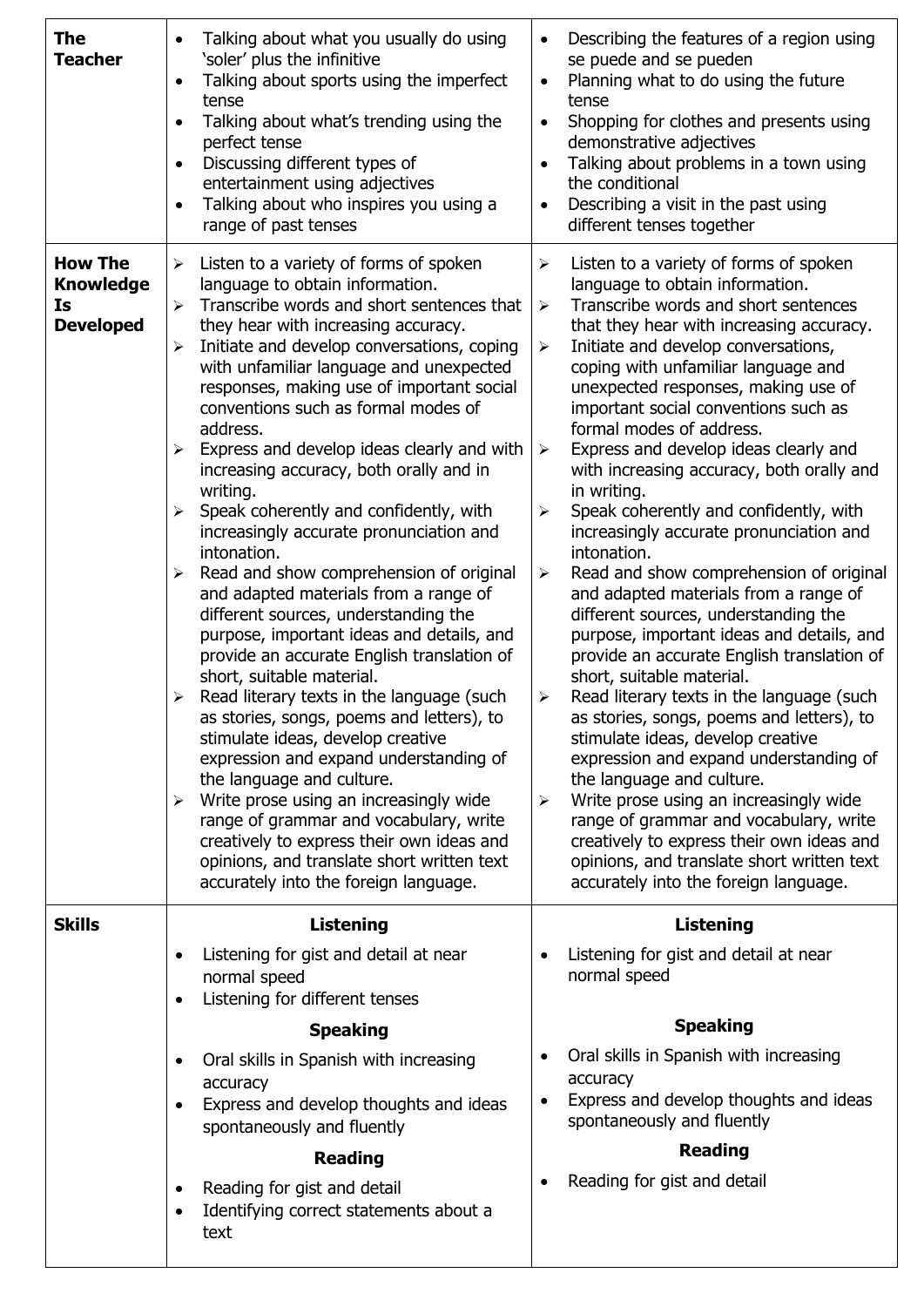|                                                    | Using words that have more than one<br>$\bullet$<br>meaning                                                                                                                                                                                            |                                                                                                                                                                                                                                         |
|----------------------------------------------------|--------------------------------------------------------------------------------------------------------------------------------------------------------------------------------------------------------------------------------------------------------|-----------------------------------------------------------------------------------------------------------------------------------------------------------------------------------------------------------------------------------------|
|                                                    | Writing                                                                                                                                                                                                                                                | Writing                                                                                                                                                                                                                                 |
|                                                    | General writing skills (how to organise a<br>$\bullet$                                                                                                                                                                                                 | General writing skills (how to organise a<br>$\bullet$                                                                                                                                                                                  |
|                                                    | text)<br>Specific writing skills: developing accuracy<br>$\bullet$<br>when writing in Spanish and translating<br>into Spanish                                                                                                                          | text)<br>Specific writing skills: developing accuracy<br>$\bullet$<br>when writing in Spanish and translating<br>into Spanish                                                                                                           |
|                                                    | Developing cohesion and coherence when<br>$\bullet$<br>translating texts from Spanish into English<br>Grammar awareness<br>$\bullet$<br>Deepen knowledge about how language<br>$\bullet$                                                               | Developing cohesion and coherence when<br>$\bullet$<br>translating texts from Spanish into English<br>Grammar awareness<br>$\bullet$<br>Deepen knowledge about how language<br>$\bullet$                                                |
|                                                    | works and enrich vocabulary to increase<br>their independent use and understanding<br>of extended language in a range of<br>contexts                                                                                                                   | works and enrich vocabulary to increase<br>their independent use and understanding<br>of extended language in a range of<br>contexts                                                                                                    |
| <b>Links To</b><br><b>Prior</b><br><b>Learning</b> | Hobbies-the verb jugar<br>$\bullet$<br>Using direct object pronouns<br>$\bullet$<br><b>Sports</b><br>$\bullet$<br>Recognising preterite/imperfect/present<br>$\bullet$<br>tense<br>Use of adjectives<br>$\bullet$<br>Revision of the near future tense | Places in the town<br>$\bullet$<br>Saying where things are (esta en sur)<br>$\bullet$<br>Numbers to 100 (prices)<br>$\bullet$<br>Weather<br>$\bullet$<br>Opinions<br>$\bullet$<br>The preterite and imperfect tenses<br>$\bullet$       |
| Literacy/                                          | <b>Literacy</b>                                                                                                                                                                                                                                        | <b>Literacy</b>                                                                                                                                                                                                                         |
| <b>Numeracy</b>                                    | Analysing English grammar and literacy to<br>understand the following aspects of Spanish<br>grammar:-                                                                                                                                                  | Analysing English grammar and literacy to<br>understand the following aspects of Spanish<br>grammar:-                                                                                                                                   |
|                                                    | Use the 'we' form of -ar verbs<br>Use me 'gusta/me gustan' + 'el/la/los/las'<br>$\bullet$<br>Use adjectives correctly<br>$\bullet$<br>Use the correct words for 'a/some' and<br>$\bullet$<br>the                                                       | Use the comparative<br>Use the superlative<br>٠<br>Use the imperative (tú form)<br>$\bullet$<br>Use three tenses together<br>$\bullet$<br>Use 'mejor' and 'peor'<br>$\bullet$                                                           |
|                                                    | Use 'hay/no hay'<br>$\bullet$<br>Use -er and -ir verbs<br>$\bullet$<br>Use sequencers<br>$\bullet$<br>Use the near future tense                                                                                                                        |                                                                                                                                                                                                                                         |
|                                                    | <b>Numeracy</b>                                                                                                                                                                                                                                        | <b>Numeracy</b>                                                                                                                                                                                                                         |
|                                                    | Understanding and telling the time.                                                                                                                                                                                                                    | Talking about prices, different currencies<br>Calculating the best value option for<br>$\bullet$<br>summer camps                                                                                                                        |
|                                                    | <b>PHSE</b>                                                                                                                                                                                                                                            | <b>PHSE</b>                                                                                                                                                                                                                             |
|                                                    | Expressing opinions and justifications and<br>others respecting these views<br>Exploring the Kaleidoscope Question 'Is<br>$\bullet$<br>Spanish fashion as popular as in other<br>countries, for example in France/Italy?'                              | Expressing opinions and justifications and<br>$\bullet$<br>others respecting these views<br>Exploring the Kaleidoscope Question<br>$\bullet$<br>'What differences and similarities are<br>there between High Wycombe and<br>Barcelona?' |
|                                                    | <b>SMSC</b>                                                                                                                                                                                                                                            | <b>SMSC</b>                                                                                                                                                                                                                             |
|                                                    | Reflecting on environmental impact of fast<br>fashion and the importance of ethical<br>choices when shopping for clothes                                                                                                                               | Reflecting on how activities and<br>$\bullet$<br>attractions are different depending on<br>where they are                                                                                                                               |